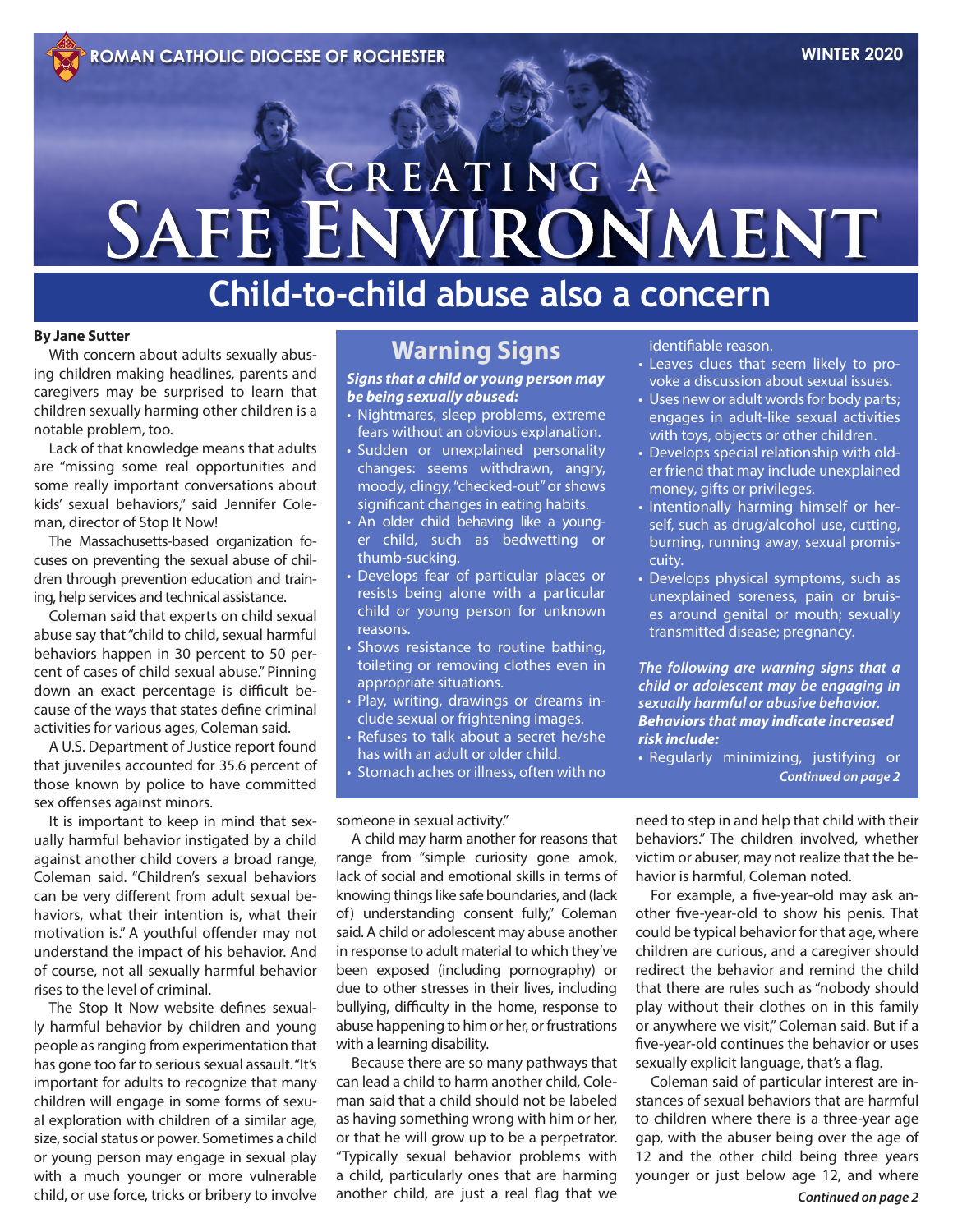### **Child-to-child abuse** *Continued from page 1*

there's coercion, threats and manipulation.

According to the DOJ report, the number of youths coming to the attention of police for sex offenses increases sharply at age 12 and plateaus after age 14. A small number of juvenile offenders, one out of eight, are younger than age 12. The vast majority of offenders are male, with just seven percent being female.

The report also showed that the majority of juvenile sexual offenders have low sex-offense-recidivism rates. Coleman said that it would be wrong to think that "all children who have a problem with sexual behavior as a youth grow up to have sexual behavior problems." The majority of offenders who get treatment don't go on to re-offend.

Preventing sexual abuse, like many problems, begins in the home with knowledge and communication, Coleman emphasized. Parents and caregivers need to know about normal healthy sexual development behaviors to be in a good position to recognize a potential problem. Coleman suggested that parents develop a family safety plan.

The Stop It Now! website offers guidelines for such a plan, including how to talk to family members about sexual abuse and setting clear family guidelines on behavior. "This helps to set up a protective layer for children, so they know what safe behaviors are expected," Coleman said. For example, if a child complains that when he spends the night at a friend's home, the friend's older brother always walks in on him in the bathroom, that's a red flag.

But Coleman also emphasized that adults can't rely on children to tell them what's going on. "They're not going to disclose for a lot of complicated, kid reasons. We know that they have questions, and we want them to

### **Warning Signs** *Continued from page 1*

denying the impact of inappropriate behaviors on others.

- Making others uncomfortable by consistently missing or ignoring social cues about others' personal or sexual limits and boundaries.
- Preferring to spend time with younger children rather than with peers.
- Insisting on physical contact with a child even when that child resists.
- Responding sexually to typical gestures of friendliness or affection.
- Offering alcohol/drugs, sexual material or inappropriate "privileges" to younger child.

#### **Stronger indicators of risk for abusive behavior include:**

• Linking sexuality and aggression in language or behavior; engaging in sexually harassing behavior online or in per-

know who they can go to safely with those questions, who will do their best to get accurate information."

Parents often are reluctant to talk to their children about sexual abuse because they worry about busting their child's innocence and exposing them to sexual matters, Coleman said. But children "are being exposed, whether it's an advertisement on a bus for a steamy new album coming out, or whether it's something online, or whether it's something their friend showed them this morning before school started. I don't care how protective or vigilant you are as a parent, unless you live under a rock, your child will be exposed to some sort of sexual behaviors."

It's also important for parents to teach

# **FURTHER RESOURCES:**

*Stop It Now! based in Northampton, Mass. offers a helpline at 1-888-PREVENT (1-888-773- 8368) and by email at helpline@stopitnow.org. along with many tip sheets and resources at its website, www.stopitnow.org. Stop It Now! Director Jennifer Coleman recommends that adults call the hotline with any concerns because there is value talking with another adult.* 

*Available on the Stop It Now! website is an 18-page downloadable PDF titled: "Do Children Sexually Abuse Other Children? Preventing sexual abuse among children and youth."*

*The PDF includes answers to such questions as what is healthy sexual development; what is age-appropriate or developmentally expected sexual behavior; how to recognize and what are warning signs of sexually harmful behavior; what are signs that a child or youth is being sexually abused; what are some things adults can do to help prevent sexually harmful behavior between children; and what adults can do if they suspect their child is sexually harming another.* 

son; and forcing any sexual interaction.

- Turning to younger or less powerful children rather than peers to explore natural sexual curiosity.
- The inability to control inappropriate sexual behaviors involving another child after being told to stop.
- Taking younger children to "secret" places or hideaways to play "special" undressing or touching games.

While any single behavior may suggest that a child needs help, these behaviors do not, in themselves, indicate that a child is likely to engage in ongoing sexually harmful behaviors. For more information about concerning behaviors or about resources, call the Stop It Now! confidential helpline at 1-888-PREVENT (1-888-773-8368).

Source: Stop It Now!

their children about respecting other children's privacy and boundaries. The Stop It Now! hotline gets many calls from parents who have learned that their child sexually harmed another, Coleman said. Usually, the parents' first reaction is disbelief or denial that their child could do such a thing, and the parents are having trouble finding resources of support.

"It's really important for (these) parents to understand that their kid's sexual behaviors are different than adult sexual behaviors, that kids absolutely can be held to establish safer practices and boundaries, but we need to address it," Coleman said. "We can't just fluff it off to 'boys will be boys' or 'he'll grow out of it.' We need to understand that these are opportunities to help kids with their behaviors early."

Above all, Coleman urges parents to talk with others about their concerns and questions. "One of the things that we know about child sexual abuse is that it really thrives in secrecy." A parent concerned about her sixyear-old's behavior can ask another parent, "Has your 6-year-old ever done this?"

"A key step is to help parents and caregivers feel comfortable about talking about sexual safety in the same way we talk about physical safety and emotional safety," Coleman said. Stop It Now! and other organizations provide guidance through their websites, phonelines and informational programs.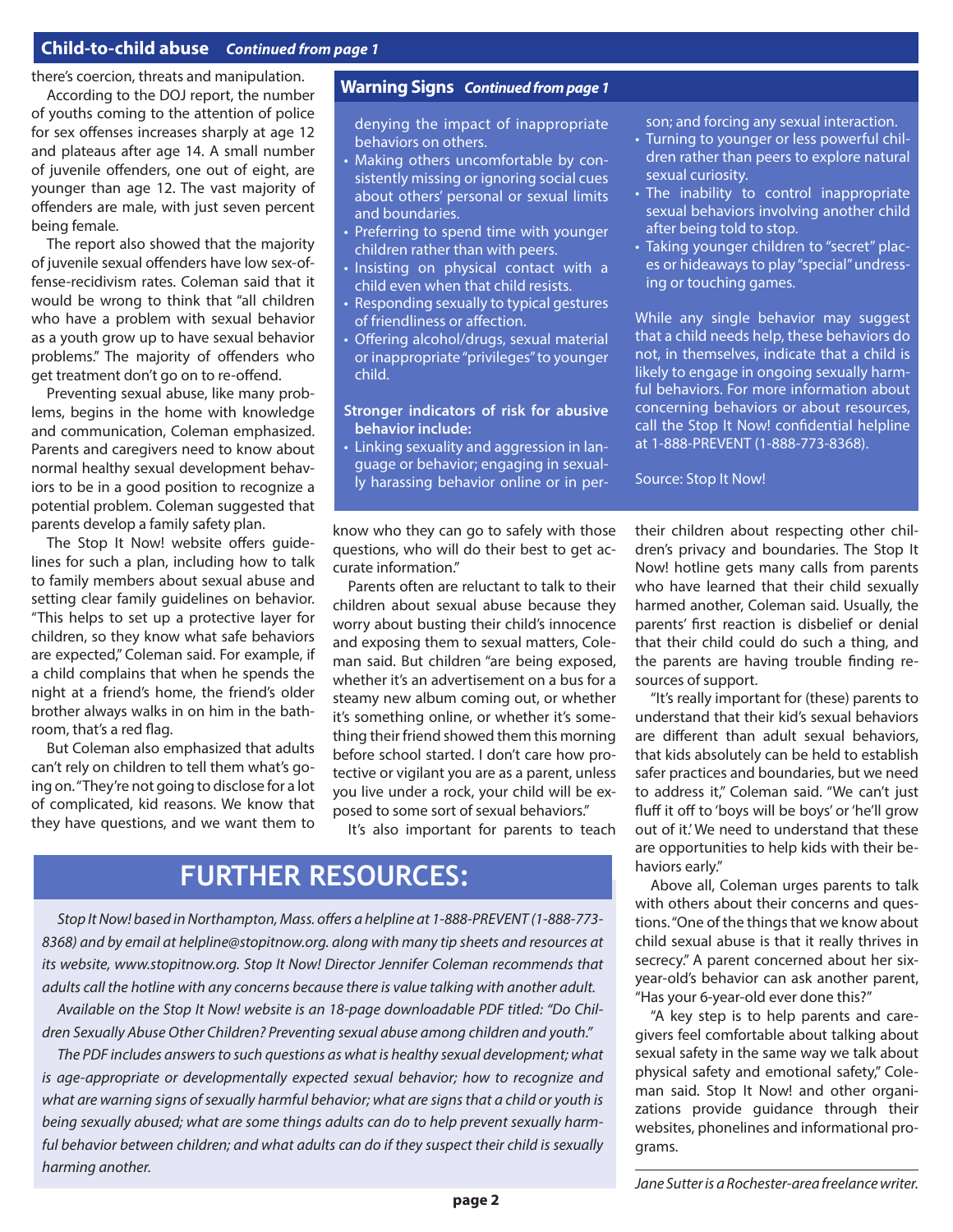# **STEP-UP AND SPEAK OUT A PARENT'S GUIDE TO SELECTING YOUTH SERVING ORGANIZATIONS**

Between soccer practice, tutoring sessions, and piano lessons, your child is frequently in the care of many different adults. By stepping up and speaking out to youth serving organizations in your community, you have the power to protect your child and countless others against child sexual abuse.

Organizations should be ready and willing to talk about their prevention measures. Following are some proactive questions to help you start the conversation.

# IS THERE A CHILD PROTECTION POLICY?

Youth serving organizations should have clearly defined child protection policies.

## DOES THE POLICY INCLUDE LIMITING ISOLATED ONE-ON-ONE SITUATIONS?

One-on-one time is important to a child's emotional growth and development, but it does not have to happen behind closed doors. One-on-one interactions should take place in an open, observable, and interruptible setting.

## HOW ARE EMPLOYEES AND VOLUNTEERS SCREENED?

Employee screening best practices includes an in-depth application, personal and professional references, criminal background check, and an extensive interview.

# DO OLDER AND YOUNGER CHILDREN INTERACT, AND IF SO, HOW?

Supervising contact between children and older/bigger youth requires structure and adult supervision. There should be separate areas and activities for different age groups. Make it clear that you would always like an adult present with your child.

### ARE THERE CLEAR PROCEDURES FOR REPORTING SUSPICIONS OR INCIDENCES OF ABUSE?

Push for organizations to provide mandatory reporting training for their staff. Over half of all mandated reporters fail to report suspicion of abuse. In most cases they are simply confused or uninformed about their responsibilities. You can help by sharing this information. If you have reason to believe abuse is occuring at an organization, trust your intuition and make a report.

# **DARKNESS TO LIGHT<sup>®</sup>**

**1-843-965-5444 • www.D2L.org** *© 2019 Darkness to Light*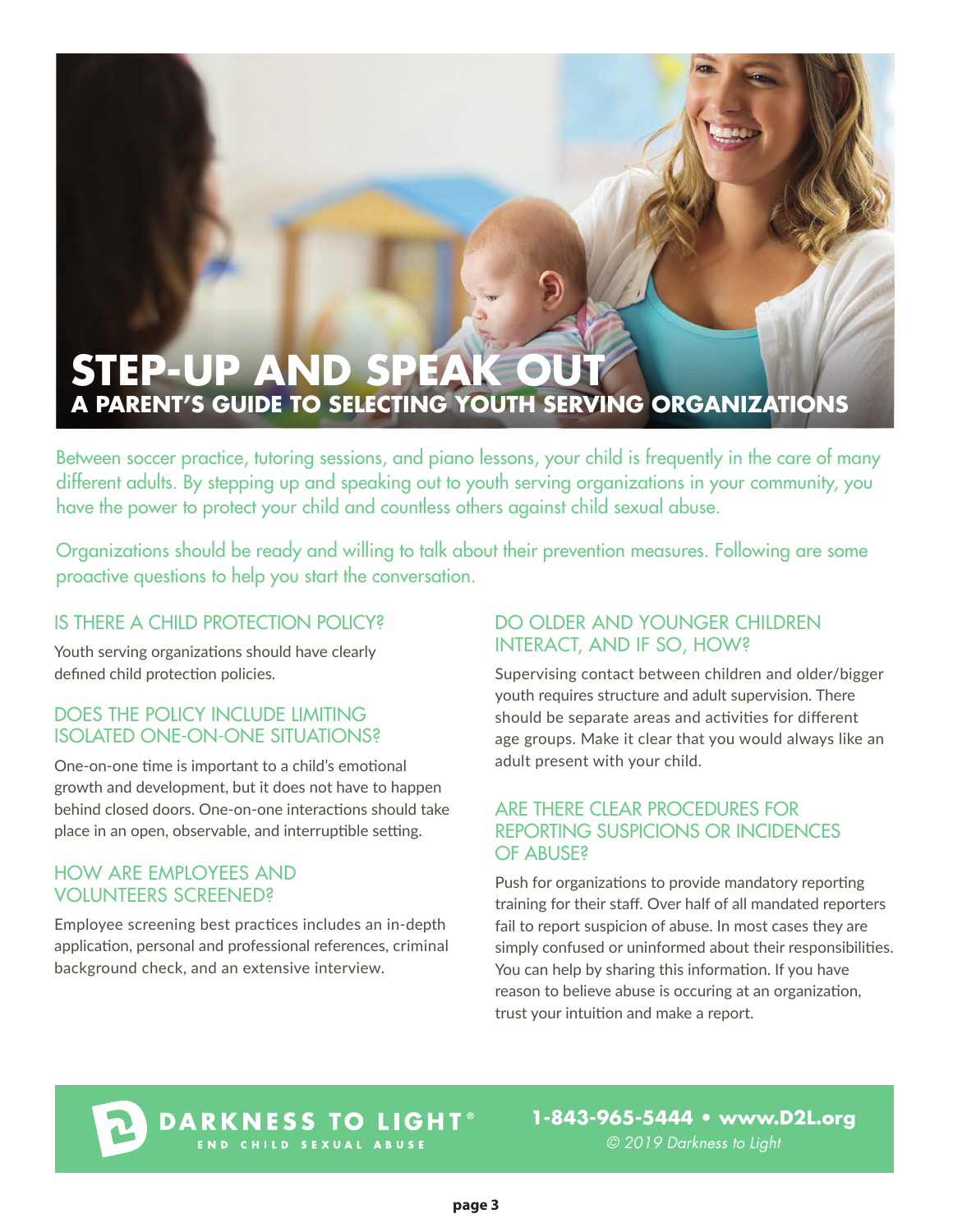# **STEP-UP AND SPEAKOUT (CONT.)**

# MORE QUESTIONS TO ASK YOUTH SERVING ORGANIZATIONS:

- Are parents encouraged to drop in at any time?
- Can parents tour the facilities?
- Are your staff and volunteers trained in sexual abuse prevention and response?
- Do you have a code of conduct? May I have it?
- How are your policies disseminated and to whom?
- Are the children aware of the rules?
- How are older youth screened, monitored and supervised?
- Do you train, allow and empower your staff and volunteers to report suspicions of sexual abuse?
- If a staff member or volunteer violates the child sexual abuse prevention policy, what procedures and penalties follow?

# IF YOU DON'T LIKE THE ANSWERS TO ANY OF THESE QUESTIONS, YOU DO NOT HAVE TO LEAVE YOUR CHILD.

To learn more or to get trained to prevent, recognize, and react responsibly to child sexual abuse, visit www.D2L.org.



**DARKNESS TO LIGHT® ILD SEXUAL ABUSE** 

**1-843-965-5444 • www.D2L.org** *© 2019 Darkness to Light*